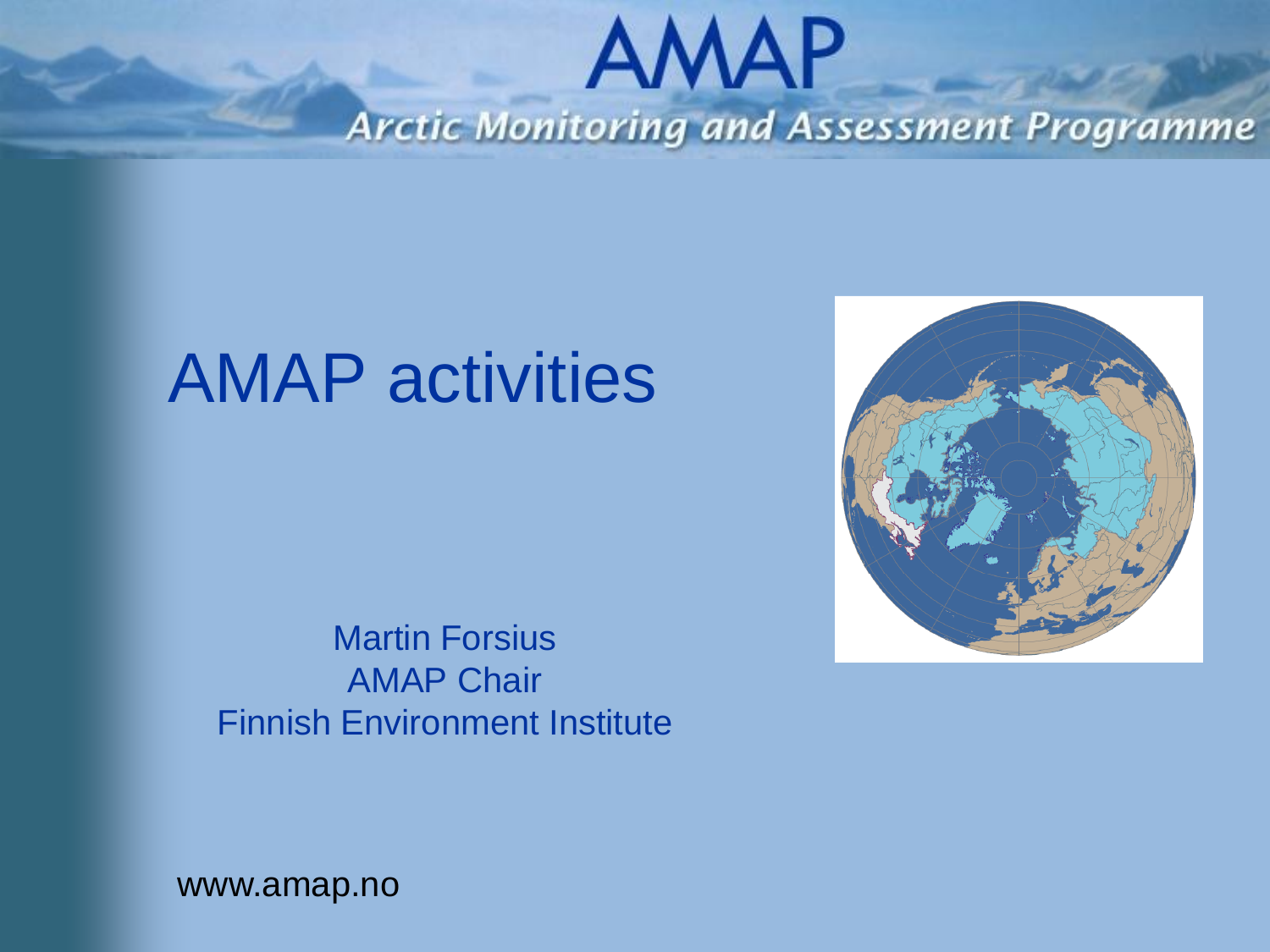**Arctic Monitoring and Assessment Programme** 

#### **AMAPinitiated in 1991 to monitor and assess levels, trends and effects on Arctic ecosystems and humans:**

- **Pollutants**  Persistent Organics (POPs), heavy metals, radionuclides, petroleum hydrocarbons & acidification;
- **Climate change**, incl. UV, ozone, black carbon, methane & ocean acidification;

**Analyzing samples** from: air, water, snow, ice, sediments, plankton, invertebrates, fish, birds, mammals & humans;

**Perform integrated assessments** of several drivers.

**Provide science based policy related Actions**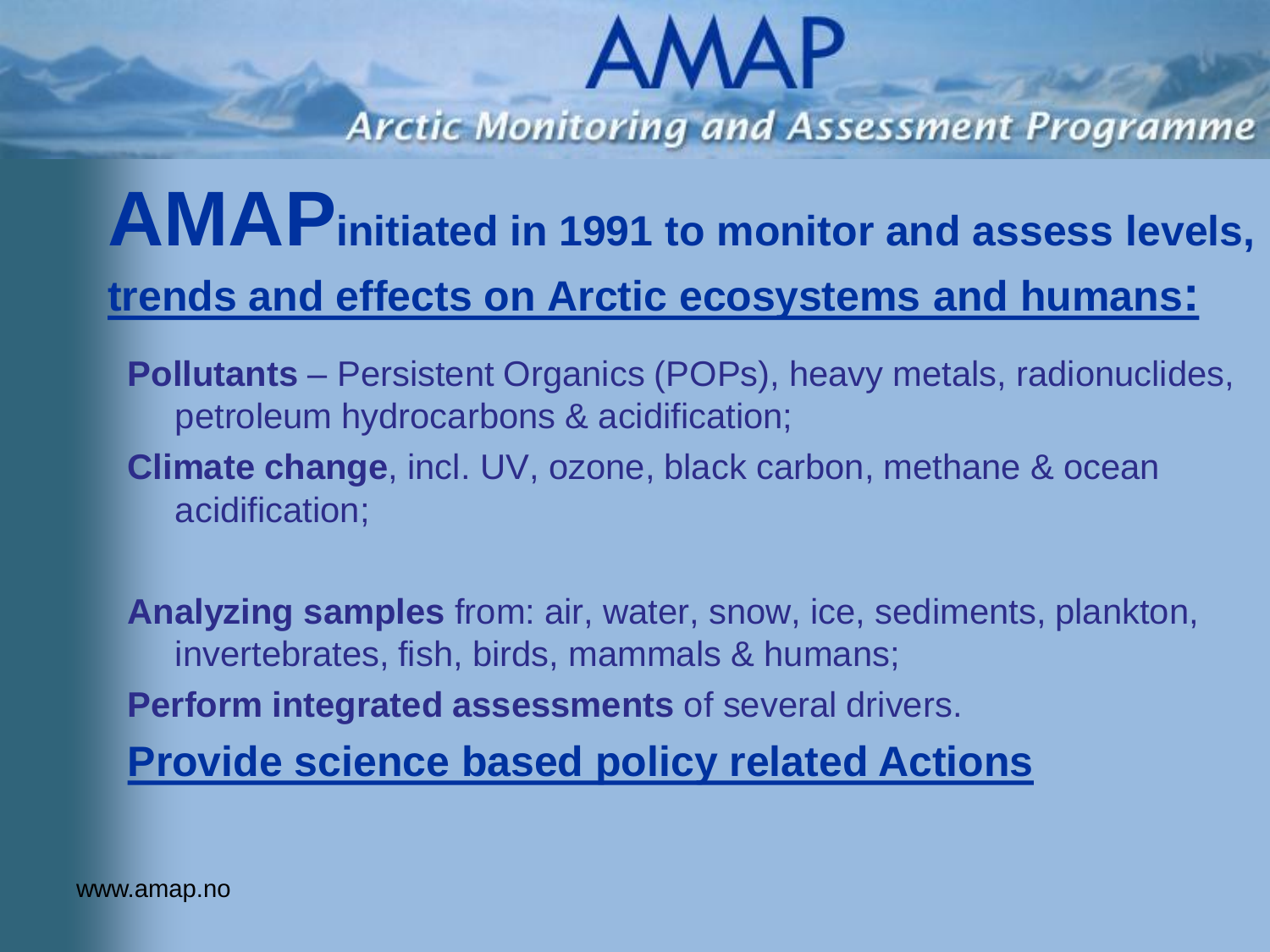**Arctic Monitoring and Assessment Programme** 

### Working groups of Arctic Council

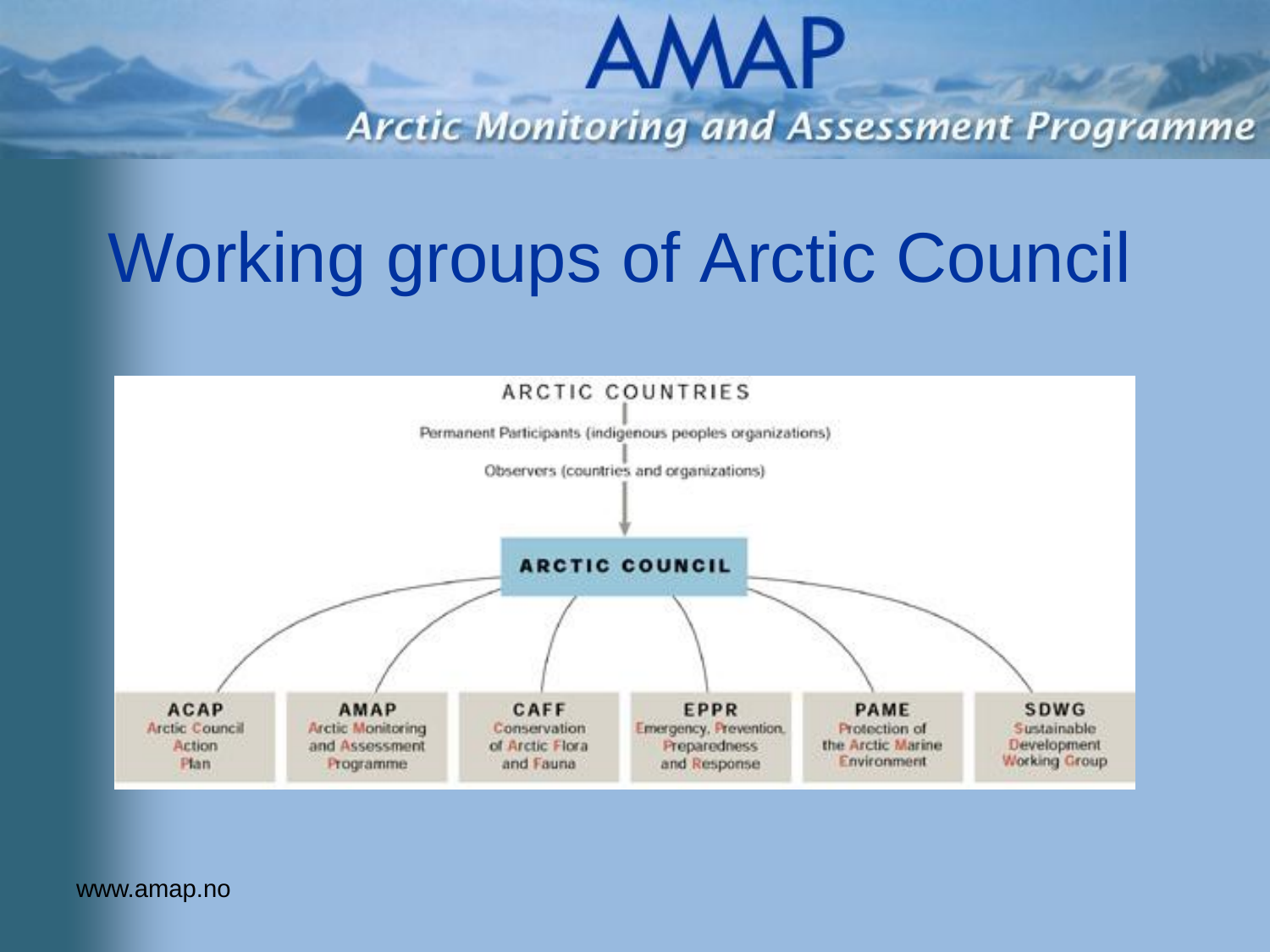**Arctic Monitoring and Assessment Programme** 

## What and how

- Coordination of monitoring efforts
- Integrated assessment reports
- Identifying possible causes for change
- Detecting emerging problems
- Recommending actions

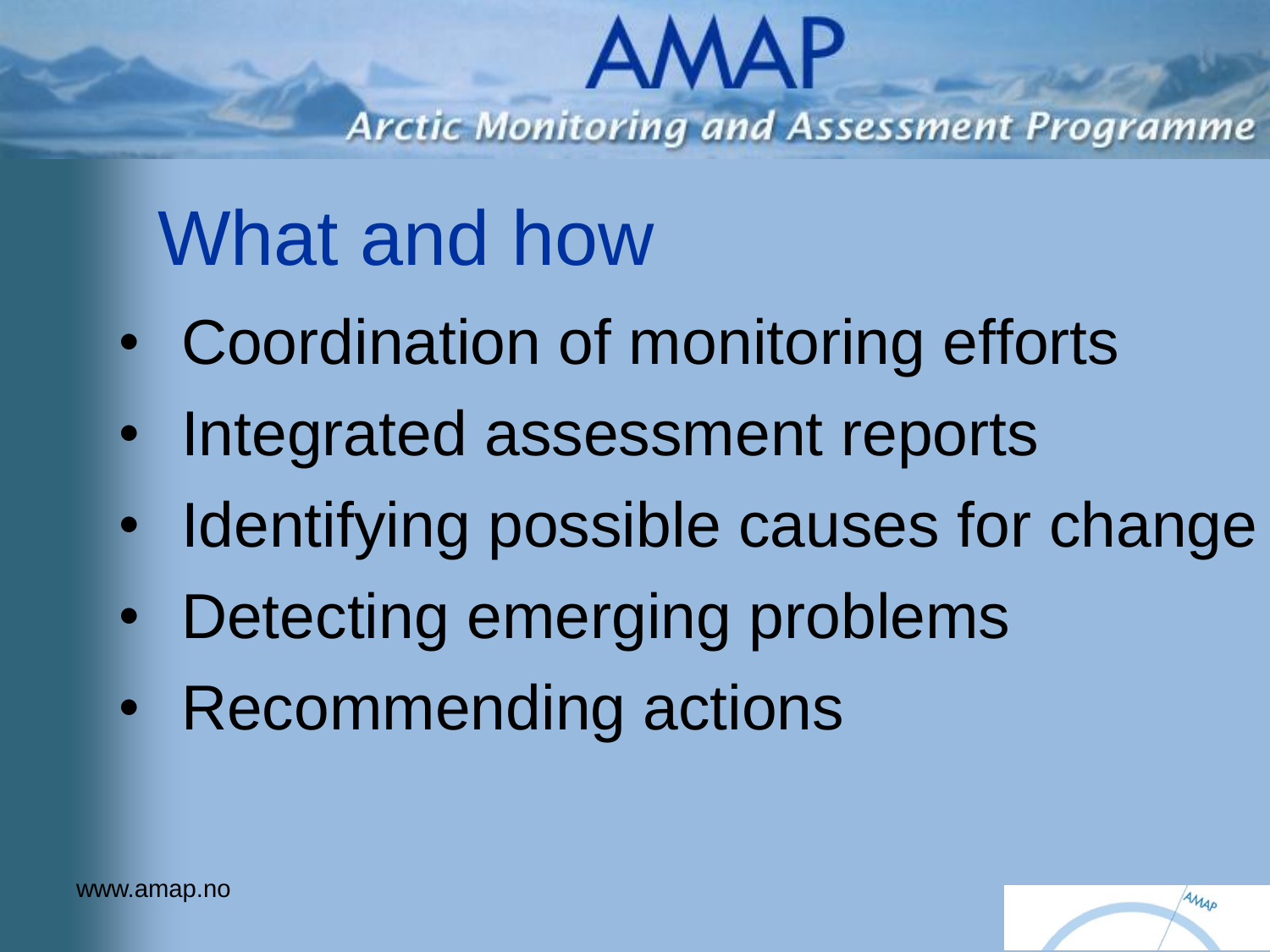### **AMAP Arctic Monitoring and Assessment Programme Who does what ? ARCTIC COUNCIL Conventions and** other intl' fora **AMAP WG AMAP Science and Expert MONITORING (+TEK)** www.amap.no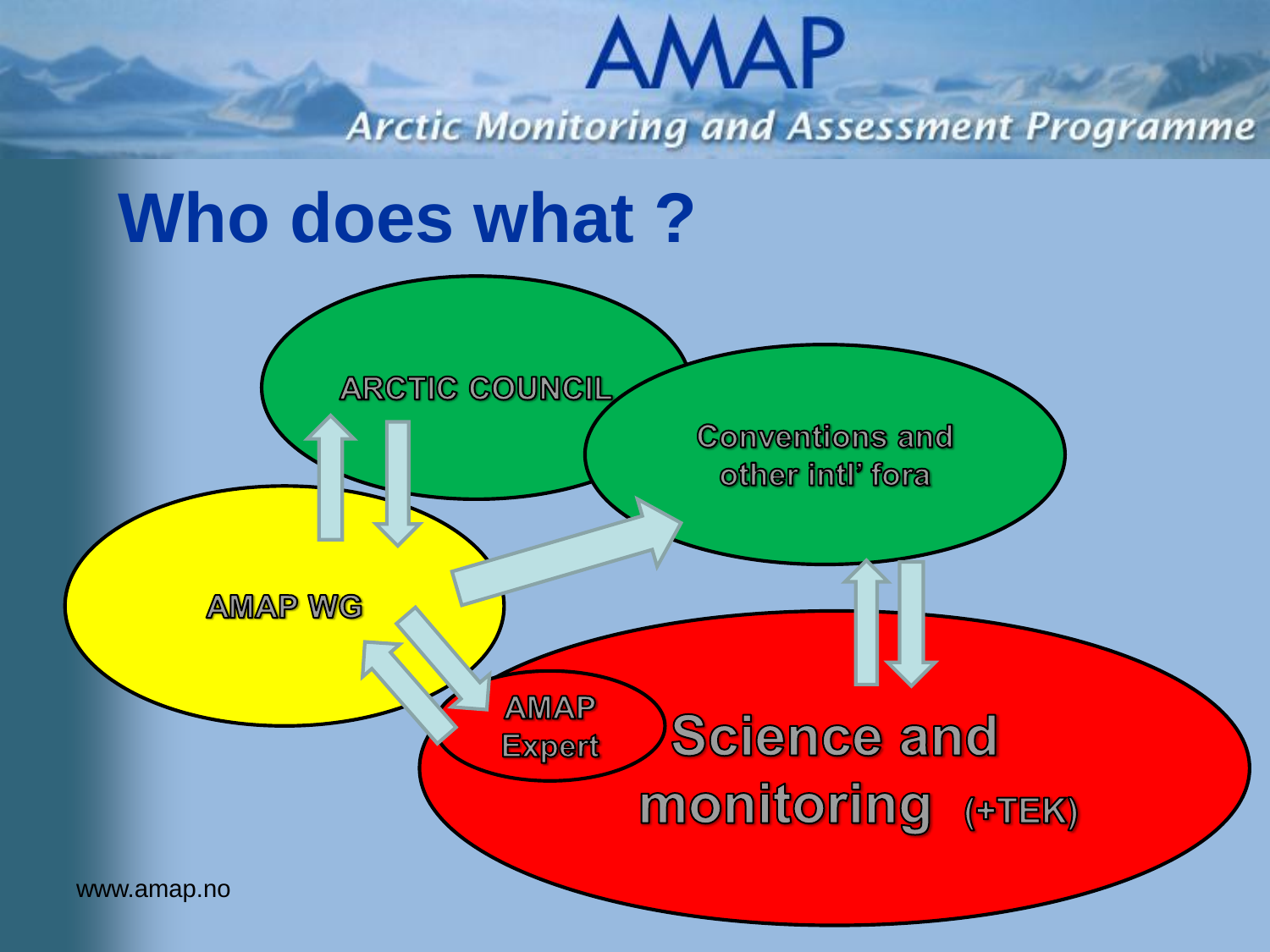### **AMAP Arctic Monitoring and Assessment Programme**

### **Robust derivative products**



- Science reports & articles
- Layman's overviews
- Summaries for policymakers
- Video (web, DVD)
- Educational outreach
- Technical/data products
- Web dissemination
- Social media





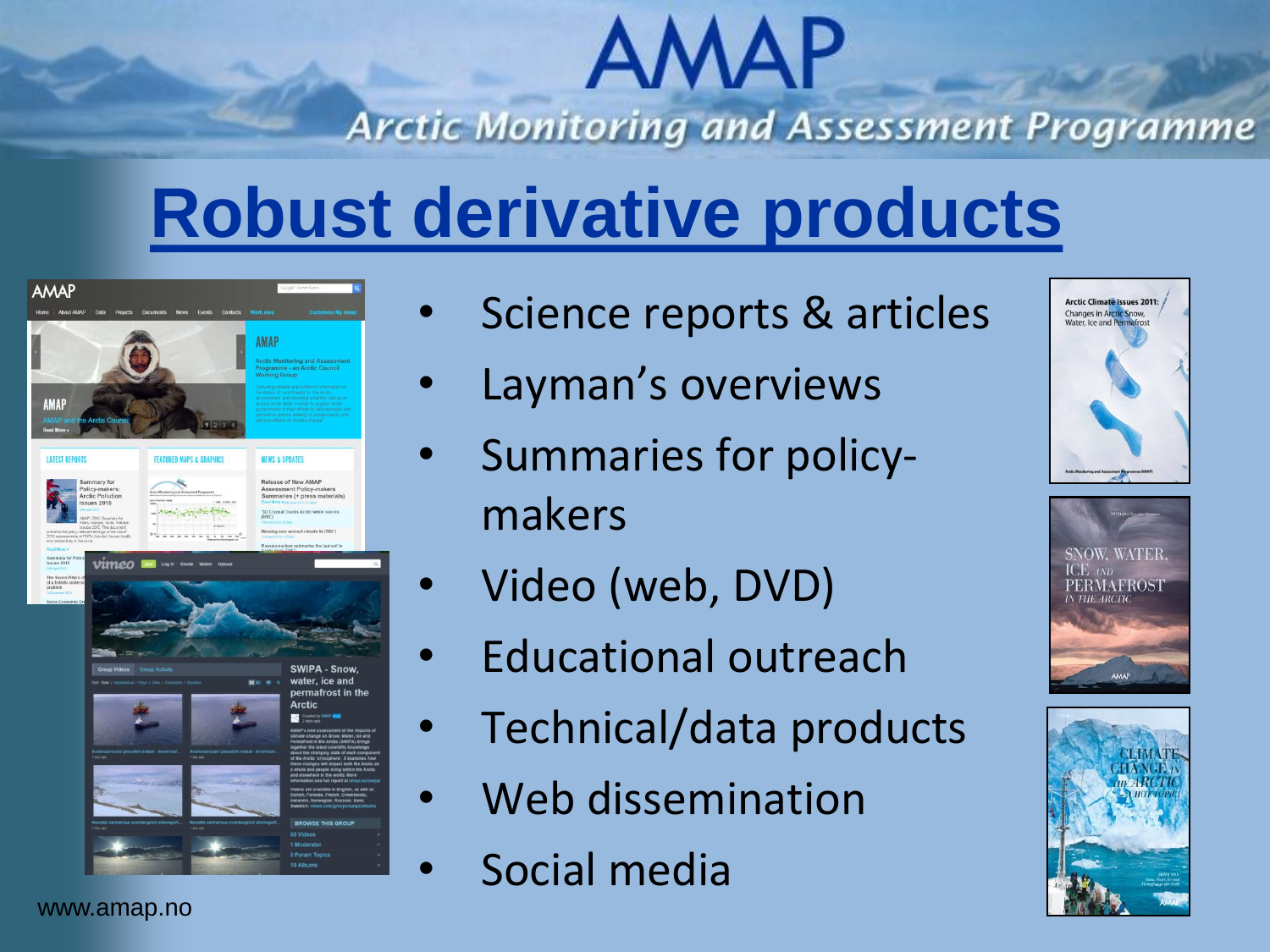#### **AMAP Arctic Monitoring and Assessment Programme**









Chemicals of **Emerging Concern** 



**Implementing Scientific Data Collection** across the Arctic Oceanic Region Utilizing **Unmanned Aircraft Systems (UAS)** 

Arctic Monitoring and Assessment Programme (AMAP) Unmanned Aircraf



#### **Recent/ongoing AMAP Assessments**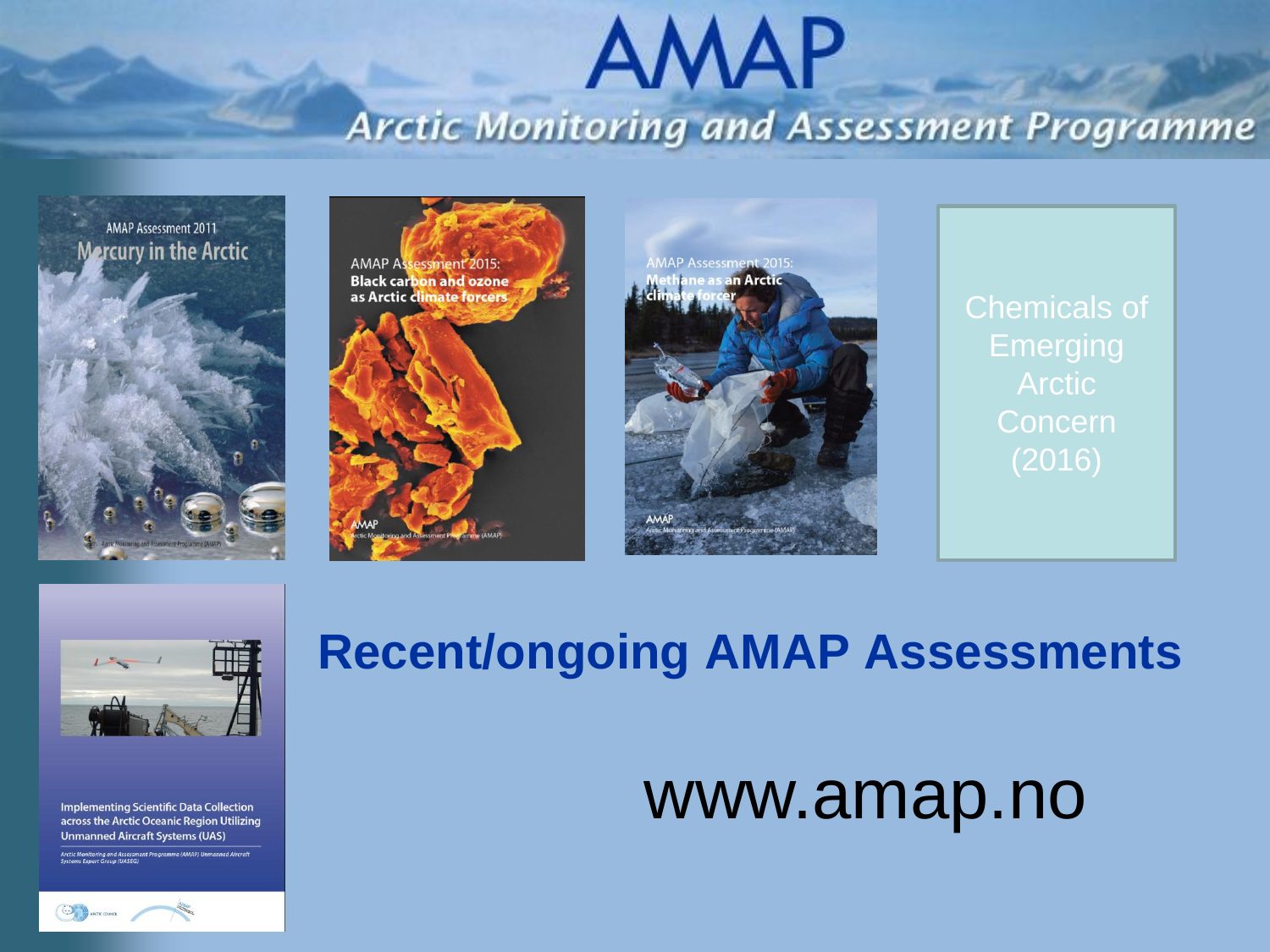**Arctic Monitoring and Assessment Programme** 

#### AMAP Deliverables 2015-2017

- SLCP reports BC, Ozone & Methane;
- POP Trends in environment and biota;
- Radioactivity;
- Human Health:
- Arctic Ocean Acidification (AOA) 2;
- SWIPA 2 State & Future trends, Greenland ice sheet & glaciers, Sea ice, Snow, Permafrost, Carbon Flux, Feedbacks, Cross Cutting issues;
- Adaptation Actions to a Changing Arctic AACA
- POPs Effects and New Chemicals of Concern